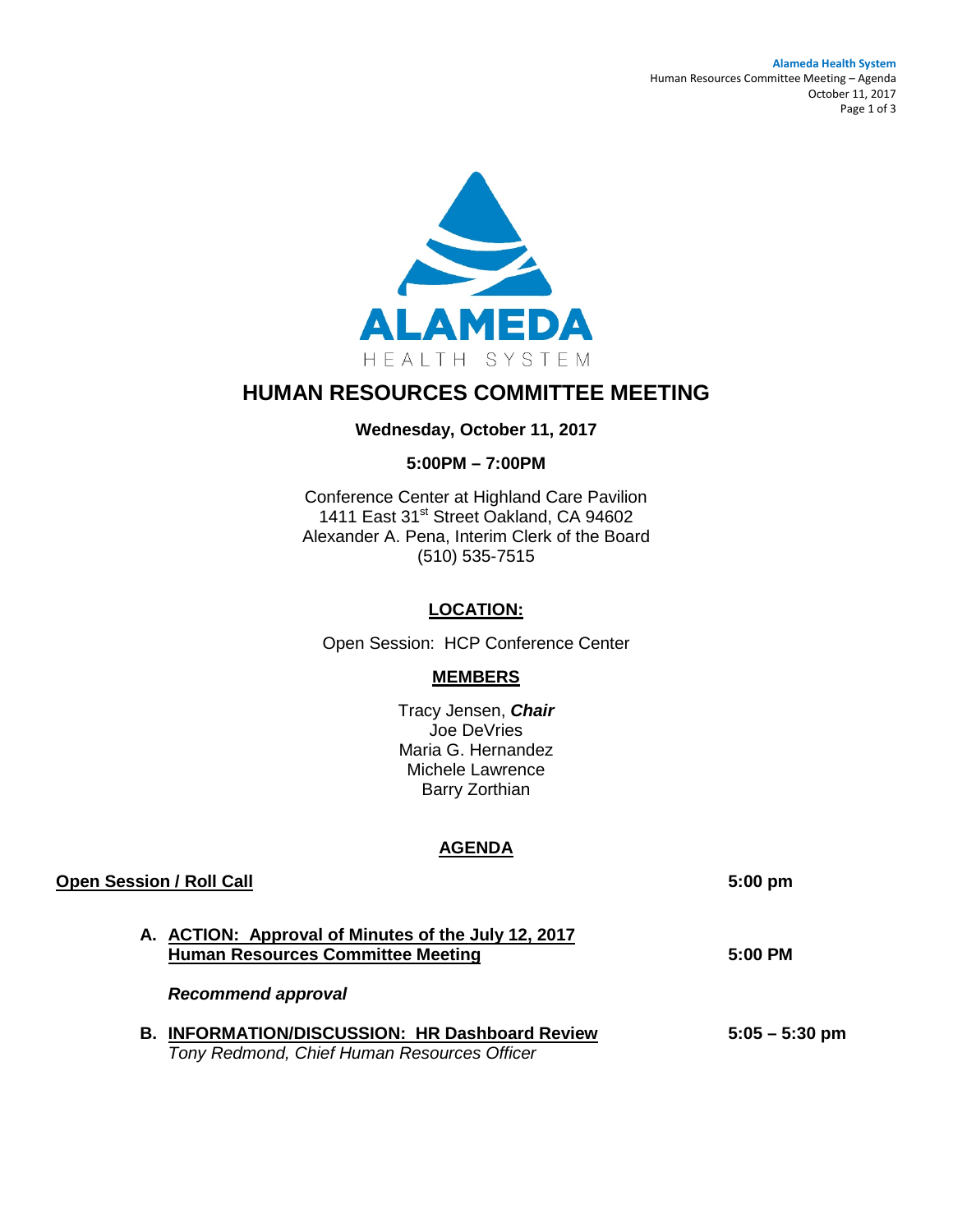|                       | C. REPORT: Employee Benefits Update<br>Paula Peck, Director of Total Rewards                                          | $5:30 - 5:45$ pm         |
|-----------------------|-----------------------------------------------------------------------------------------------------------------------|--------------------------|
|                       | D. REPORT: Employee Engagement<br><b>Tony Redmond, CHRO</b><br>Chamayne Pierce, Lead Human Resources Business Partner | $5:45 - 6:00 \text{ pm}$ |
|                       | E. REPORT: Leadership Academy<br><b>Tony Redmond, CHRO</b><br>Ronnie Gravino, Manager of Learning and Development     | $6:00 - 6:25$ pm         |
|                       | F. REPORT: AHS Investment Committee (Written)<br>M. D. Moye. Chair, AHS Investment Committee                          |                          |
|                       | G. DISCUSSION: Planning Calendar<br>Tracy Jensen, Chair                                                               | $6:25 - 6:30$ pm         |
| <b>Public Comment</b> |                                                                                                                       |                          |

*(General Counsel Announcement as to Purpose of Closed Session)* 

# **CLOSED SESSION**

Conference with Legal Counsel - Significant Exposure to Litigation [Government Code Section 54956.9] (2 matters) *Mike Moye, General Counsel* 

#### **Reconvene to Open Session**

**H. Report on Action Taken in Closed Session**

# **Board of Trustees Remarks**

**ADJOURNMENT**